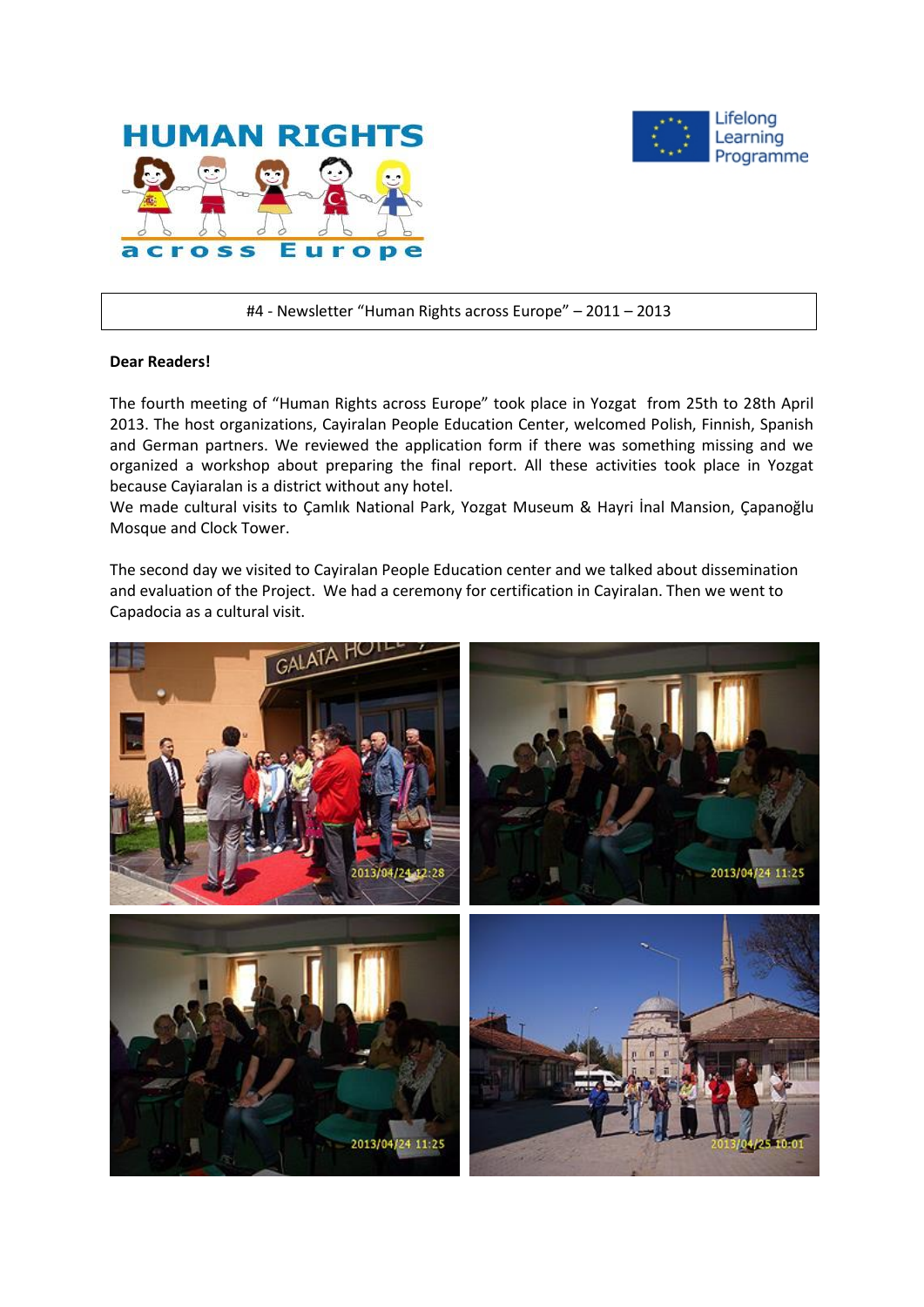

# **After the meeting in Granada – before the meeting in Yozgat**

# **Çayıralan Halk Eğitimi Merkezi, Turkey**

We made dissemination activities after the fourth meeting. We organized visits to Provincial directoriate of Ministry of National Education, Cayiralan subgovernorship and we mention about the Project activities.

We printed the brochures and disseminated them to other education centers in Yozgat province

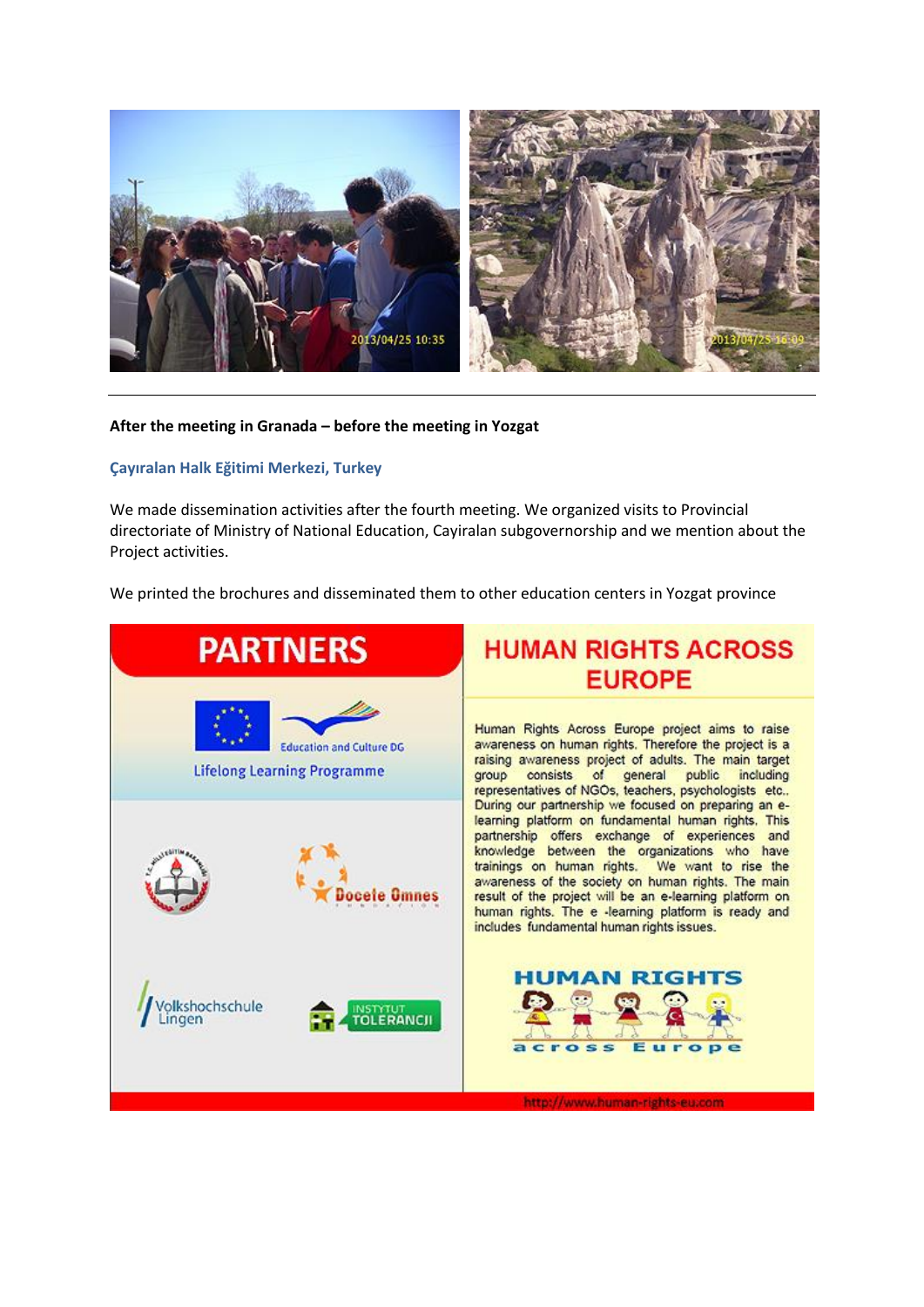# **Human Rights**

## The Main Topics Are Will Be As Follows

- Introduction to Human Rights 1)
- Civil and Political Rights  $\mathfrak{D}$
- $3)$ Economic an Social Rights
- Solidarity Rights  $4)$
- $5)$ New Rights
- $6)$ Human Rights Mechanisms (ECHR and UN System)

We gave importance equal distribution among partcipants for mobility activities. The communication language is English and products of the project will be in English. All participating institutions have associate partners by the purpose of dissemination activities. Leaflets were used for the dissemination. External evaluation method is implemented for this project. An experienced human rights activist from coordinating organization, evaluated the project outputs.



# **Objectives**

The main objective of the project is to raise awareness on protection of human rights.

- The specific objectives are as follows.
- Contributing to understand and respect for human rights and democracy.
- Encouraging tolerance and respect for other people and cultures.
- Sharing experiences and human rights education.
- Exchanging about strategies and ways of learning.
- Sharing knowledge on different kinds of human rights education.
- Creating a web platform (e learning portal) to train the general society on human rights training.
- Influencing views of society's about vulnerable groups on positive direction.

- Creating opportunities for international exchanges, mobility and cooperation of staff, educators, and learners from vulnerable groups, without any discrimination

-Promoting the informal and the non formal learning methods during the partnership

-Comparing different pedagogical methods used in the training on human rights training.

This project has been funded with support from the European Commission This publication [communication] reflects the views only of the author, and the<br>Commission cannot be held responsible for any use which may be made of the information contained therein."

Brochure created by Çayıralan Halk Eğitimi Merkezi, Turkey

#### **VHS Lingen gGmbH, Germany**

In 2012, the VHS Lingen had launched a new e-learning project.

After the meeting in Yozgat, our Human Rights group took this opportunity to be part of it. Next Human Right topic on our agenda was "Death Penalty". – (For further information download our lesson plan: http://www.human-rights-eu.com/casestudies.html).

Since 2012, the VHS Lingen has been involved in the pilot project "e**L**earning und **L**ebens**L**anges **L**ernen" - eL4 (= e**L**earning and **L**ife**L**ong **L**earning – eL4). Our learning group has been testing it since February 2013 to see how e-learning will work for us.

| <b>TODESSTRAFE</b>                                                                                                                                                                            |     |
|-----------------------------------------------------------------------------------------------------------------------------------------------------------------------------------------------|-----|
| Stellungnahme<br>Bitte nehmt Stellung zu folgenden Aussagen, indem Ihr entweder ?stimmt?, ?stimmt nicht? oder ?ich weiß nicht? antwortet.<br>von Ingrid Kawlowski am Fr 12. April 2013, 13:12 | 図 亩 |
| 1. Die Gesellschaft muss sich vor Gewaltverbrechern schützen.<br>Won Ingrid Kawlowski am Do 18, April 2013, 17:36                                                                             | 2日  |
| 2. Jemand, der ein Kind missbraucht und tötet, hat keine Menschenwürde.<br>won Ingrid Kawlowski am So 21. April 2013, 11:00                                                                   | ■ ■ |
| 3. Mörder sollen eine Chance auf Wiedereingliederung in die Gesellschaft bekommen.<br><b>I</b> Test<br>von Inorid Kawlowski am Mi 24, April 2013, 15:15                                       | ß∂  |
| 4. Die Todesstrafe ist eine gerechte Strafe.<br>S stimmt nicht<br>von Ingrid Kawlowski am Do 02, Mai 2013, 17:44                                                                              | ぼき  |
| 5. Lebenslange Haft ist eine angemessene Strafe für Mörder.<br>won Ingrid Kawlowski am Di 04, Juni 2013, 18:57                                                                                | 図面  |
| 6. Die Todesstrafe ist in jedem Fall abzulehnen.<br>won Ingrid Kawlowski am Mi 05, Juni 2013, 15:24                                                                                           | 图面  |
| 7. Die Todesstrafe hat eine abschreckende Wirkung.<br>Won Ingrid Kawlowski am Mi 19, Juni 2013, 15:34                                                                                         | ぼ 亩 |
| 8. Jeder Mensch hat das Recht auf Leben.<br>Von Ingrid Kawlowski am Fr 21, Juni 2013, 13:01                                                                                                   | マロ  |

Online learning platform<http://lingen.elan-ev.de/>

**Conclusion**: The elaboration of the topic "Death Penalty" in an online setting had taken much longer as it would have taken in a face-to-face setting. We came to some good results, though.

In the vivid final discussion, the learners talked about the feelings they had when working through our lesson plan on the Death Penalty.

This left us with a deep impression of how difficult this topic is and that it is not just black and white, but rather a range of many shades of grey.

A fruitful project is coming to an end; at the moment everyone is enjoying their summer holiday. But anyway, we will go on teaching and learning about Human Rights.